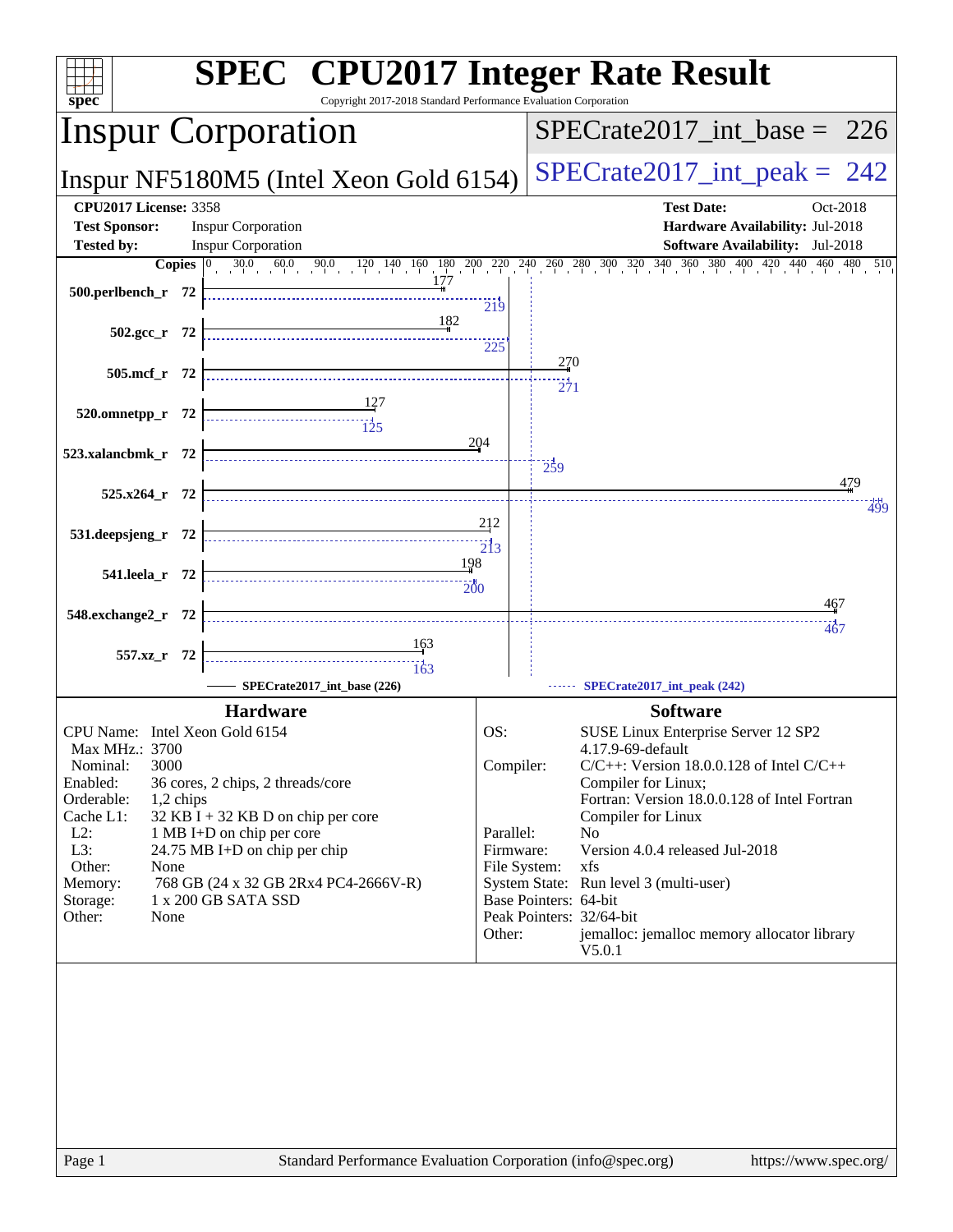

Copyright 2017-2018 Standard Performance Evaluation Corporation

## Inspur Corporation

[SPECrate2017\\_int\\_base =](http://www.spec.org/auto/cpu2017/Docs/result-fields.html#SPECrate2017intbase) 226

Inspur NF5180M5 (Intel Xeon Gold 6154)  $SPECrate2017\_int\_peak = 242$ 

#### **[CPU2017 License:](http://www.spec.org/auto/cpu2017/Docs/result-fields.html#CPU2017License)** 3358 **[Test Date:](http://www.spec.org/auto/cpu2017/Docs/result-fields.html#TestDate)** Oct-2018

**[Test Sponsor:](http://www.spec.org/auto/cpu2017/Docs/result-fields.html#TestSponsor)** Inspur Corporation **[Hardware Availability:](http://www.spec.org/auto/cpu2017/Docs/result-fields.html#HardwareAvailability)** Jul-2018

**[Tested by:](http://www.spec.org/auto/cpu2017/Docs/result-fields.html#Testedby)** Inspur Corporation **[Software Availability:](http://www.spec.org/auto/cpu2017/Docs/result-fields.html#SoftwareAvailability)** Jul-2018

#### **[Results Table](http://www.spec.org/auto/cpu2017/Docs/result-fields.html#ResultsTable)**

|                                                  | <b>Base</b>   |                |       |                |       | <b>Peak</b>    |       |               |                |              |                |              |                |              |
|--------------------------------------------------|---------------|----------------|-------|----------------|-------|----------------|-------|---------------|----------------|--------------|----------------|--------------|----------------|--------------|
| <b>Benchmark</b>                                 | <b>Copies</b> | <b>Seconds</b> | Ratio | <b>Seconds</b> | Ratio | <b>Seconds</b> | Ratio | <b>Copies</b> | <b>Seconds</b> | <b>Ratio</b> | <b>Seconds</b> | <b>Ratio</b> | <b>Seconds</b> | <b>Ratio</b> |
| 500.perlbench_r                                  | 72            | 649            | 177   | 641            | 179   | 646            | 177   | 72            | 522            | 219          | 522            | 220          | 524            | 219          |
| $502.\text{gcc}$ <sub>r</sub>                    | 72            | 559            | 182   | 564            | 181   | 560            | 182   | 72            | 453            | 225          | 453            | 225          | 451            | 226          |
| $505$ .mcf r                                     | 72            | 430            | 270   | 432            | 269   | 429            | 271   | 72            | 430            | 271          | 430            | 271          | 431            | 270          |
| 520.omnetpp_r                                    | 72            | 744            | 127   | 744            | 127   | 742            | 127   | 72            | 754            | 125          | 755            | 125          | 754            | 125          |
| 523.xalancbmk r                                  | 72            | 372            | 204   | 372            | 205   | 373            | 204   | 72            | 293            | 259          | 293            | 259          | 294            | 259          |
| 525.x264 r                                       | 72            | 263            | 479   | 264            | 477   | 263            | 480   | 72            | 251            | 502          | 254            | 496          | 253            | <u>499</u>   |
| 531.deepsjeng_r                                  | 72            | 390            | 212   | 389            | 212   | 389            | 212   | 72            | 388            | 213          | 387            | 213          | 388            | 213          |
| 541.leela r                                      | 72            | 605            | 197   | 600            | 199   | 601            | 198   | 72            | 595            | 200          | 591            | 202          | 597            | 200          |
| 548.exchange2_r                                  | 72            | 404            | 467   | 403            | 468   | 404            | 467   | 72            | 404            | 467          | 404            | 467          | 403            | 468          |
| 557.xz r                                         | 72            | 479            | 162   | 477            | 163   | 477            | 163   | 72            | 477            | 163          | 478            | 163          | 477            | 163          |
| $SPECrate2017$ int base =<br>226                 |               |                |       |                |       |                |       |               |                |              |                |              |                |              |
| $\sim$ $\sim$ $\sim$ $\sim$ $\sim$ $\sim$ $\sim$ |               |                |       |                |       |                |       |               |                |              |                |              |                |              |

**[SPECrate2017\\_int\\_peak =](http://www.spec.org/auto/cpu2017/Docs/result-fields.html#SPECrate2017intpeak) 242**

Results appear in the [order in which they were run](http://www.spec.org/auto/cpu2017/Docs/result-fields.html#RunOrder). Bold underlined text [indicates a median measurement](http://www.spec.org/auto/cpu2017/Docs/result-fields.html#Median).

#### **[Submit Notes](http://www.spec.org/auto/cpu2017/Docs/result-fields.html#SubmitNotes)**

 The numactl mechanism was used to bind copies to processors. The config file option 'submit' was used to generate numactl commands to bind each copy to a specific processor. For details, please see the config file.

#### **[Operating System Notes](http://www.spec.org/auto/cpu2017/Docs/result-fields.html#OperatingSystemNotes)**

 Stack size set to unlimited using "ulimit -s unlimited" The OS kernel (ver. 4.17.9) is a part of Inspur;<sup>-</sup>s performance boost suite which could be provide to customers who have special requirement. It;<sup> $=$ </sup>s maintained and deployed by Inspur field engineer. Please see <http://en.inspur.com/en/2402530/2402532/2402644/2402655/2402659/2404075/index.html> or inquire lcsd@inspur.com for further information.

#### **[General Notes](http://www.spec.org/auto/cpu2017/Docs/result-fields.html#GeneralNotes)**

Environment variables set by runcpu before the start of the run: LD\_LIBRARY\_PATH = "/home/CPU2017/lib/ia32:/home/CPU2017/lib/intel64:/home/CPU2017/je5.0.1-32:/home/CPU2017/je5.0.1-64"

 Binaries compiled on a system with 1x Intel Core i7-4790 CPU + 32GB RAM memory using Redhat Enterprise Linux 7.4 Transparent Huge Pages enabled by default Prior to runcpu invocation Filesystem page cache synced and cleared with: sync; echo 3> /proc/sys/vm/drop\_caches runcpu command invoked through numactl i.e.: numactl --interleave=all runcpu <etc>

**(Continued on next page)**

| Page 2 | Standard Performance Evaluation Corporation (info@spec.org) | https://www.spec.org/ |
|--------|-------------------------------------------------------------|-----------------------|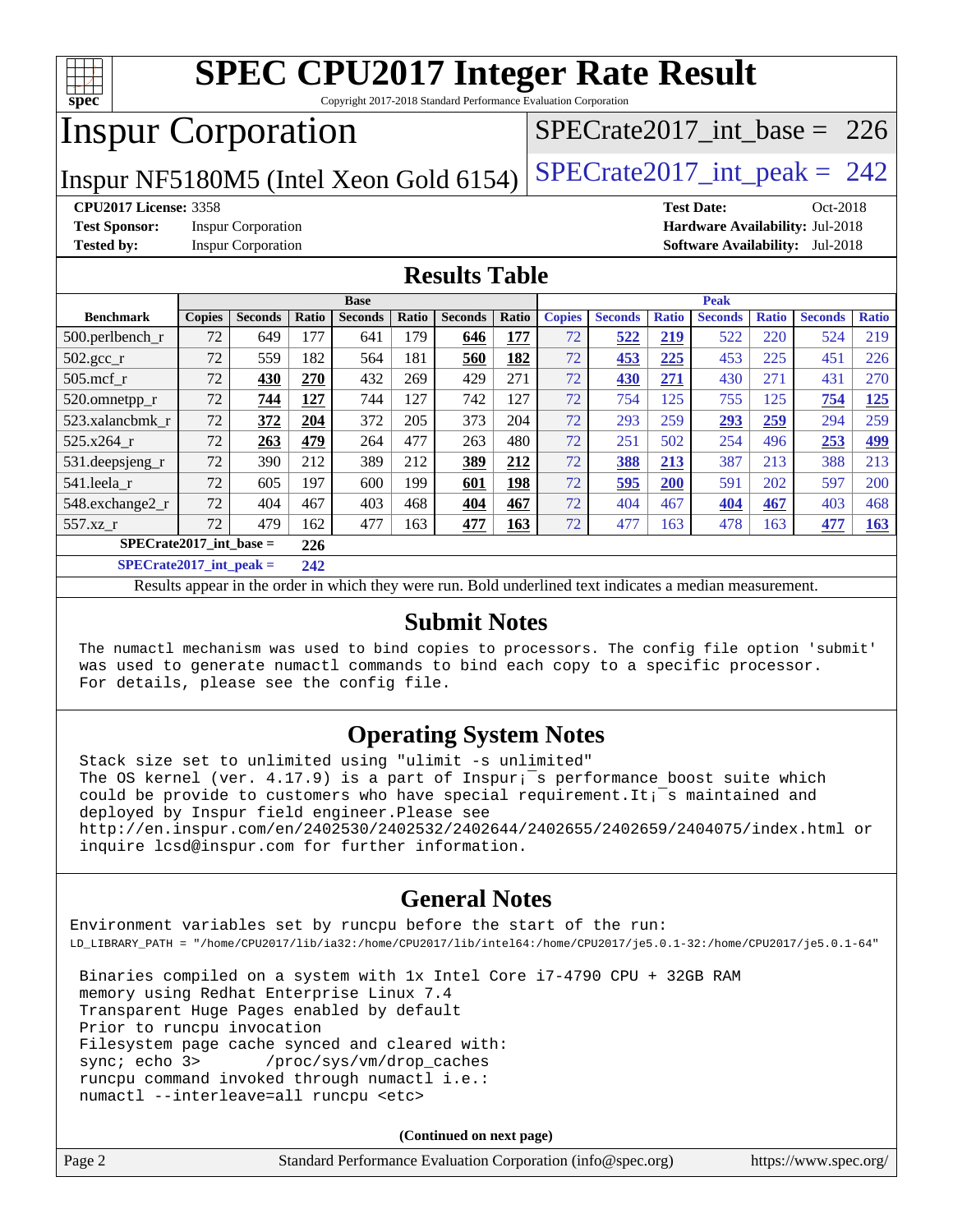| <b>SPEC CPU2017 Integer Rate Result</b><br>Copyright 2017-2018 Standard Performance Evaluation Corporation<br>$spec^*$                                                                                                                                                                                                                                                                                                                                                                                                                                                                                                                                                                                                                                               |                                                                                                            |  |  |  |  |
|----------------------------------------------------------------------------------------------------------------------------------------------------------------------------------------------------------------------------------------------------------------------------------------------------------------------------------------------------------------------------------------------------------------------------------------------------------------------------------------------------------------------------------------------------------------------------------------------------------------------------------------------------------------------------------------------------------------------------------------------------------------------|------------------------------------------------------------------------------------------------------------|--|--|--|--|
| <b>Inspur Corporation</b>                                                                                                                                                                                                                                                                                                                                                                                                                                                                                                                                                                                                                                                                                                                                            | $SPECrate2017\_int\_base = 226$                                                                            |  |  |  |  |
| Inspur NF5180M5 (Intel Xeon Gold 6154)                                                                                                                                                                                                                                                                                                                                                                                                                                                                                                                                                                                                                                                                                                                               | $SPECTate2017\_int\_peak = 242$                                                                            |  |  |  |  |
| <b>CPU2017 License: 3358</b><br><b>Test Sponsor:</b><br><b>Inspur Corporation</b><br><b>Inspur Corporation</b><br><b>Tested by:</b>                                                                                                                                                                                                                                                                                                                                                                                                                                                                                                                                                                                                                                  | <b>Test Date:</b><br>Oct-2018<br>Hardware Availability: Jul-2018<br><b>Software Availability:</b> Jul-2018 |  |  |  |  |
| <b>General Notes (Continued)</b>                                                                                                                                                                                                                                                                                                                                                                                                                                                                                                                                                                                                                                                                                                                                     |                                                                                                            |  |  |  |  |
| Yes: The test sponsor attests, as of date of publication, that CVE-2017-5754 (Meltdown)<br>is mitigated in the system as tested and documented.<br>Yes: The test sponsor attests, as of date of publication, that CVE-2017-5753 (Spectre variant 1)<br>is mitigated in the system as tested and documented.<br>Yes: The test sponsor attests, as of date of publication, that CVE-2017-5715 (Spectre variant 2)<br>is mitigated in the system as tested and documented.<br>jemalloc: configured and built at default for<br>$32bit$ (1686) and 64bit (x86_64) targets;<br>jemalloc: built with the RedHat Enterprise 7.4,<br>and the system compiler gcc 4.8.5;<br>jemalloc: sources available from jemalloc.net or<br>https://github.com/jemalloc/jemalloc/releases |                                                                                                            |  |  |  |  |
| <b>Platform Notes</b>                                                                                                                                                                                                                                                                                                                                                                                                                                                                                                                                                                                                                                                                                                                                                |                                                                                                            |  |  |  |  |
| BIOS and OS configuration:<br>SCALING_GOVERNOR set to Performance<br>Hardware Prefetch set to Disable<br>VT Support set to Disable<br>C1E Support set to Disable<br>IMC (Integrated memory controller) Interleaving set to 1-way<br>Sub NUMA Cluster (SNC) set to Enable<br>Sysinfo program /home/CPU2017/bin/sysinfo<br>Rev: r5797 of 2017-06-14 96c45e4568ad54c135fd618bcc091c0f<br>running on linux-vzir Mon Oct 22 16:03:07 2018                                                                                                                                                                                                                                                                                                                                 |                                                                                                            |  |  |  |  |
| SUT (System Under Test) info as seen by some common utilities.<br>For more information on this section, see<br>https://www.spec.org/cpu2017/Docs/config.html#sysinfo                                                                                                                                                                                                                                                                                                                                                                                                                                                                                                                                                                                                 |                                                                                                            |  |  |  |  |
| From /proc/cpuinfo<br>model name : Intel(R) Xeon(R) Gold 6154 CPU @ 3.00GHz<br>2 "physical id"s (chips)<br>72 "processors"<br>cores, siblings (Caution: counting these is hw and system dependent. The following<br>excerpts from /proc/cpuinfo might not be reliable. Use with caution.)<br>cpu cores : 18                                                                                                                                                                                                                                                                                                                                                                                                                                                          |                                                                                                            |  |  |  |  |

From lscpu:

siblings : 36

Architecture: x86\_64

**(Continued on next page)**

 physical 0: cores 0 1 2 3 4 8 9 10 11 16 17 18 19 20 24 25 26 27 physical 1: cores 0 1 2 3 4 8 9 10 11 16 17 18 19 20 24 25 26 27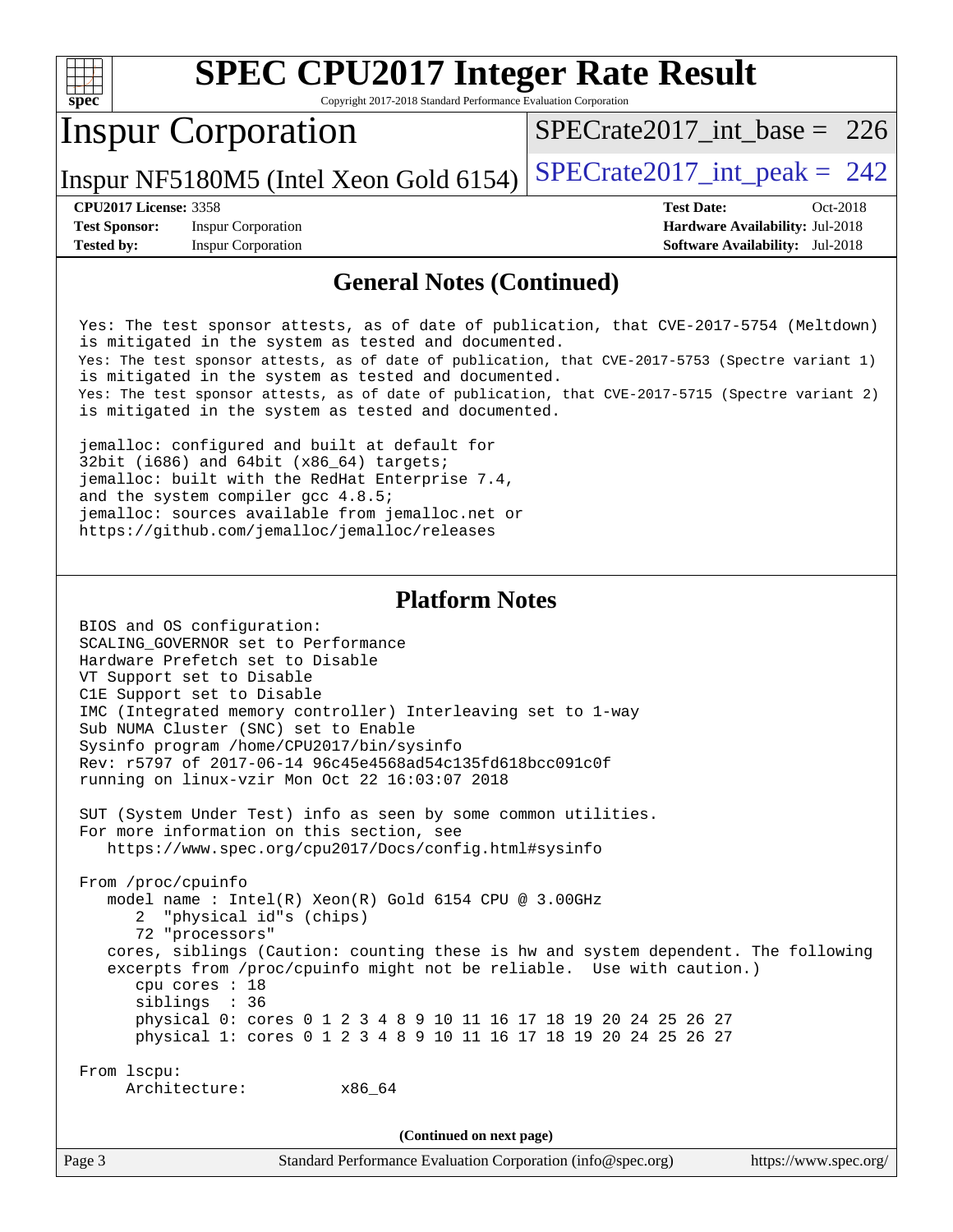

Copyright 2017-2018 Standard Performance Evaluation Corporation

## Inspur Corporation

[SPECrate2017\\_int\\_base =](http://www.spec.org/auto/cpu2017/Docs/result-fields.html#SPECrate2017intbase) 226

Inspur NF5180M5 (Intel Xeon Gold 6154)  $SPECrate2017\_int\_peak = 242$ 

**[Test Sponsor:](http://www.spec.org/auto/cpu2017/Docs/result-fields.html#TestSponsor)** Inspur Corporation **[Hardware Availability:](http://www.spec.org/auto/cpu2017/Docs/result-fields.html#HardwareAvailability)** Jul-2018 **[Tested by:](http://www.spec.org/auto/cpu2017/Docs/result-fields.html#Testedby)** Inspur Corporation **[Software Availability:](http://www.spec.org/auto/cpu2017/Docs/result-fields.html#SoftwareAvailability)** Jul-2018

**[CPU2017 License:](http://www.spec.org/auto/cpu2017/Docs/result-fields.html#CPU2017License)** 3358 **[Test Date:](http://www.spec.org/auto/cpu2017/Docs/result-fields.html#TestDate)** Oct-2018

#### **[Platform Notes \(Continued\)](http://www.spec.org/auto/cpu2017/Docs/result-fields.html#PlatformNotes)**

| $CPU$ op-mode( $s$ ):                                                                                                                                                      | $32$ -bit, $64$ -bit                                                               |  |  |  |
|----------------------------------------------------------------------------------------------------------------------------------------------------------------------------|------------------------------------------------------------------------------------|--|--|--|
| Byte Order:                                                                                                                                                                | Little Endian                                                                      |  |  |  |
| CPU(s):                                                                                                                                                                    | 72                                                                                 |  |  |  |
| On-line $CPU(s)$ list:                                                                                                                                                     | $0 - 71$                                                                           |  |  |  |
| Thread(s) per core:                                                                                                                                                        | $\overline{2}$                                                                     |  |  |  |
| $Core(s)$ per socket:                                                                                                                                                      | 18                                                                                 |  |  |  |
| Socket(s):<br>NUMA $node(s):$                                                                                                                                              | $\overline{a}$<br>4                                                                |  |  |  |
| Vendor ID:                                                                                                                                                                 | GenuineIntel                                                                       |  |  |  |
| CPU family:                                                                                                                                                                | 6                                                                                  |  |  |  |
| Model:                                                                                                                                                                     | 85                                                                                 |  |  |  |
| Model name:                                                                                                                                                                | $Intel(R) Xeon(R) Gold 6154 CPU @ 3.00GHz$                                         |  |  |  |
| Stepping:                                                                                                                                                                  | 4                                                                                  |  |  |  |
| CPU MHz:                                                                                                                                                                   | 3699.975                                                                           |  |  |  |
| CPU max MHz:                                                                                                                                                               | 3700.0000                                                                          |  |  |  |
| CPU min MHz:                                                                                                                                                               | 1200.0000                                                                          |  |  |  |
| BogoMIPS:                                                                                                                                                                  | 6000.00                                                                            |  |  |  |
| Virtualization:                                                                                                                                                            | $VT - x$                                                                           |  |  |  |
| L1d cache:                                                                                                                                                                 | 32K                                                                                |  |  |  |
| Lli cache:                                                                                                                                                                 | 32K                                                                                |  |  |  |
| $L2$ cache:                                                                                                                                                                | 1024K                                                                              |  |  |  |
| L3 cache:                                                                                                                                                                  | 25344K                                                                             |  |  |  |
| NUMA node0 CPU(s):                                                                                                                                                         | $0-2, 5, 6, 9, 10, 14, 15, 36-38, 41, 42, 45, 46, 50, 51$                          |  |  |  |
| NUMA $node1$ $CPU(s):$                                                                                                                                                     | 3, 4, 7, 8, 11-13, 16, 17, 39, 40, 43, 44, 47-49, 52, 53                           |  |  |  |
| NUMA $node2$ $CPU(s):$                                                                                                                                                     | 18-20, 23, 24, 27, 28, 32, 33, 54-56, 59, 60, 63, 64, 68, 69                       |  |  |  |
| NUMA $node3$ CPU $(s)$ :                                                                                                                                                   | 21, 22, 25, 26, 29-31, 34, 35, 57, 58, 61, 62, 65-67, 70, 71                       |  |  |  |
| Flags:                                                                                                                                                                     | fpu vme de pse tsc msr pae mce cx8 apic sep mtrr pge mca cmov                      |  |  |  |
| pat pse36 clflush dts acpi mmx fxsr sse sse2 ss ht tm pbe syscall nx pdpelgb rdtscp<br>lm constant_tsc art arch_perfmon pebs bts rep_good nopl xtopology nonstop_tsc cpuid |                                                                                    |  |  |  |
| aperfmperf pni pclmulqdq dtes64 ds_cpl vmx smx est tm2 ssse3 sdbg fma cx16 xtpr pdcm                                                                                       |                                                                                    |  |  |  |
| pcid dca sse4_1 sse4_2 x2apic movbe popcnt tsc_deadline_timer aes xsave avx f16c                                                                                           |                                                                                    |  |  |  |
| rdrand lahf_lm abm 3dnowprefetch cpuid_fault epb cat_13 cdp_13 invpcid_single pti                                                                                          |                                                                                    |  |  |  |
| intel_ppin mba tpr_shadow vnmi flexpriority ept vpid fsgsbase tsc_adjust bmil hle                                                                                          |                                                                                    |  |  |  |
| avx2 smep bmi2 erms invpcid rtm cqm mpx rdt_a avx512f avx512dq rdseed adx smap                                                                                             |                                                                                    |  |  |  |
|                                                                                                                                                                            | clflushopt clwb intel_pt avx512cd avx512bw avx512vl xsaveopt xsavec xgetbvl xsaves |  |  |  |
|                                                                                                                                                                            | cqm_llc cqm_occup_llc cqm_mbm_total cqm_mbm_local dtherm ida arat pln pts hwp      |  |  |  |
|                                                                                                                                                                            | hwp_act_window hwp_epp hwp_pkg_req pku ospke                                       |  |  |  |
|                                                                                                                                                                            |                                                                                    |  |  |  |
| /proc/cpuinfo cache data                                                                                                                                                   |                                                                                    |  |  |  |
| cache size $: 25344$ KB                                                                                                                                                    |                                                                                    |  |  |  |
|                                                                                                                                                                            |                                                                                    |  |  |  |
| From numactl --hardware WARNING: a numactl 'node' might or might not correspond to a<br>physical chip.                                                                     |                                                                                    |  |  |  |
| $available: 4 nodes (0-3)$                                                                                                                                                 |                                                                                    |  |  |  |
| node 0 cpus: 0 1 2 5 6 9 10 14 15 36 37 38 41 42 45 46 50 51                                                                                                               |                                                                                    |  |  |  |
| node 0 size: 192013 MB                                                                                                                                                     |                                                                                    |  |  |  |
| node 0 free: 191560 MB                                                                                                                                                     |                                                                                    |  |  |  |
|                                                                                                                                                                            |                                                                                    |  |  |  |
| (Continued on next page)                                                                                                                                                   |                                                                                    |  |  |  |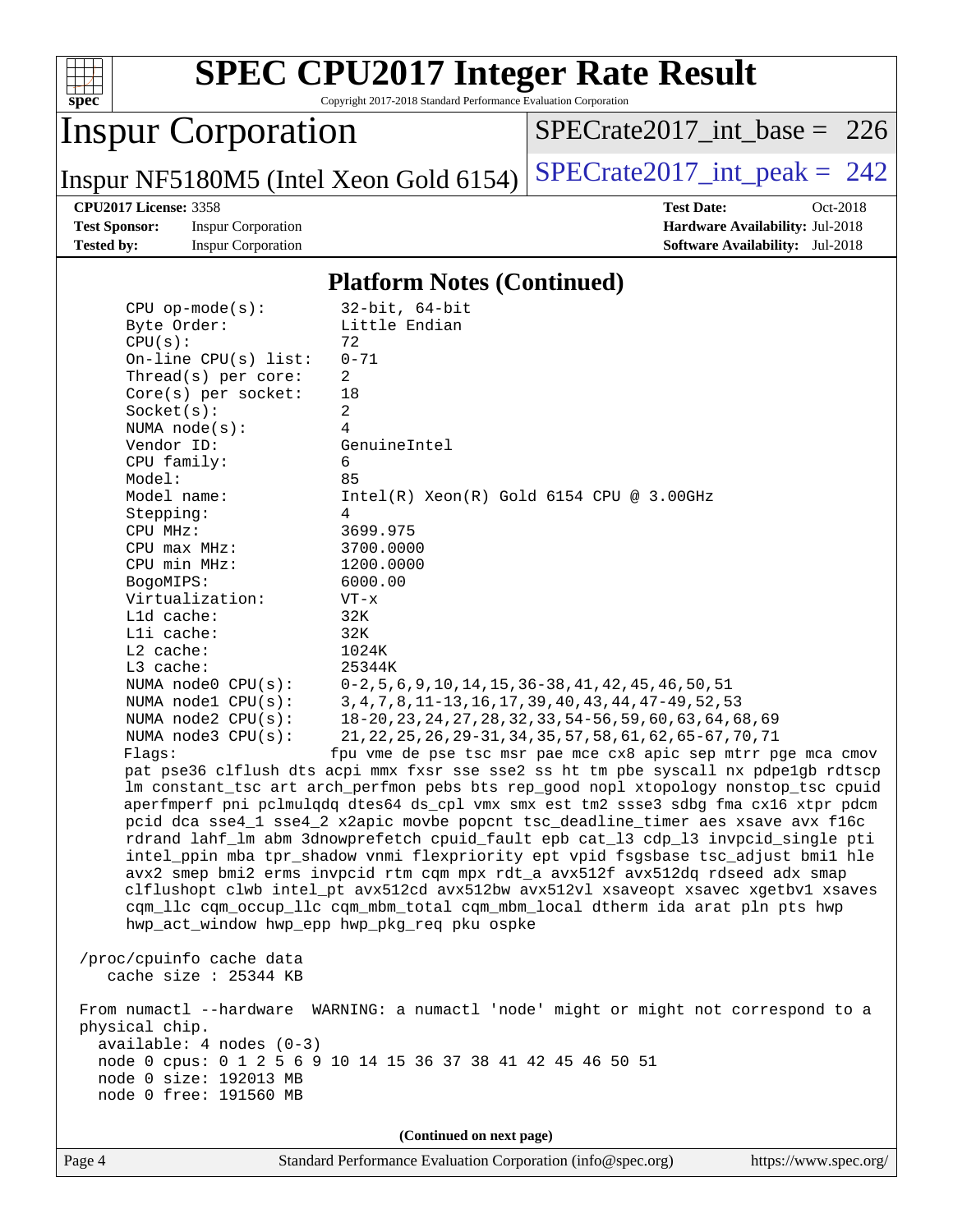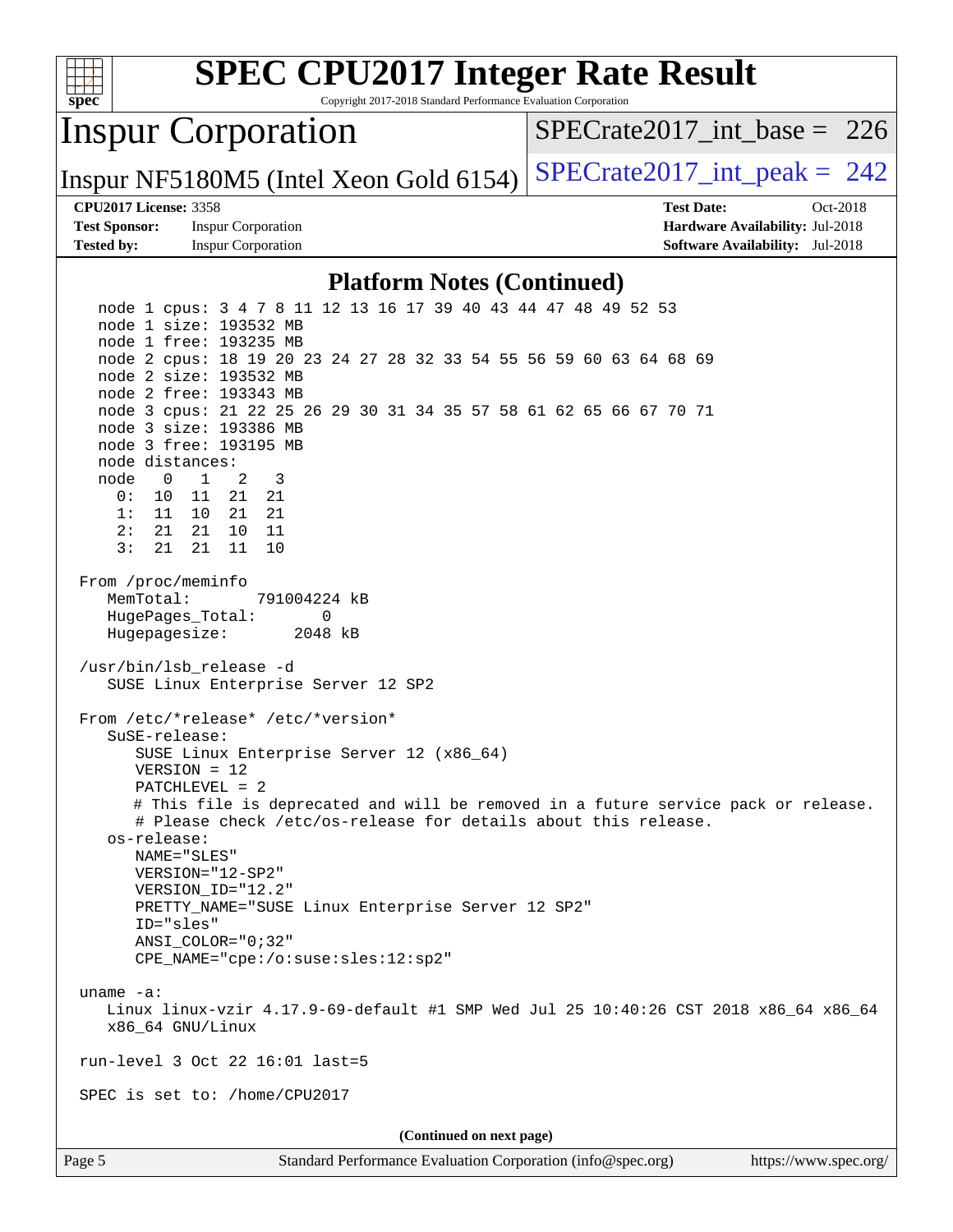| <b>SPEC CPU2017 Integer Rate Result</b><br>Spec<br>Copyright 2017-2018 Standard Performance Evaluation Corporation                                                                                                                                                                                                                                                                                                                                                                |                                                                                                            |  |  |  |  |
|-----------------------------------------------------------------------------------------------------------------------------------------------------------------------------------------------------------------------------------------------------------------------------------------------------------------------------------------------------------------------------------------------------------------------------------------------------------------------------------|------------------------------------------------------------------------------------------------------------|--|--|--|--|
| <b>Inspur Corporation</b>                                                                                                                                                                                                                                                                                                                                                                                                                                                         | $SPECrate2017\_int\_base = 226$                                                                            |  |  |  |  |
| Inspur NF5180M5 (Intel Xeon Gold 6154)                                                                                                                                                                                                                                                                                                                                                                                                                                            | $SPECrate2017\_int\_peak = 242$                                                                            |  |  |  |  |
| <b>CPU2017 License: 3358</b><br><b>Test Sponsor:</b><br><b>Inspur Corporation</b><br><b>Tested by:</b><br><b>Inspur Corporation</b>                                                                                                                                                                                                                                                                                                                                               | <b>Test Date:</b><br>Oct-2018<br>Hardware Availability: Jul-2018<br><b>Software Availability:</b> Jul-2018 |  |  |  |  |
| <b>Platform Notes (Continued)</b>                                                                                                                                                                                                                                                                                                                                                                                                                                                 |                                                                                                            |  |  |  |  |
| Used Avail Use% Mounted on<br>Filesystem<br>Size<br>Type<br>/dev/sda4<br>xfs<br>72G<br>145G<br>73G 50% / home                                                                                                                                                                                                                                                                                                                                                                     |                                                                                                            |  |  |  |  |
| Additional information from dmidecode follows. WARNING: Use caution when you interpret<br>this section. The 'dmidecode' program reads system data which is "intended to allow<br>hardware to be accurately determined", but the intent may not be met, as there are<br>frequent changes to hardware, firmware, and the "DMTF SMBIOS" standard.<br>BIOS Inspur 4.0.4 07/19/2018<br>Memory:<br>24x Samsung M393A4K40CB2-CTD 32 GB 2 rank 2666<br>(End of data from sysinfo program) |                                                                                                            |  |  |  |  |
| <b>Compiler Version Notes</b>                                                                                                                                                                                                                                                                                                                                                                                                                                                     |                                                                                                            |  |  |  |  |
| $500. perlbench_r(base) 502. gcc_r(base) 505.mcf_r(base, peak)$<br>CC.<br>525.x264_r(base, peak) 557.xz_r(base, peak)<br>icc (ICC) 18.0.0 20170811<br>Copyright (C) 1985-2017 Intel Corporation. All rights reserved.                                                                                                                                                                                                                                                             |                                                                                                            |  |  |  |  |
| CC<br>500.perlbench_r(peak) 502.gcc_r(peak)                                                                                                                                                                                                                                                                                                                                                                                                                                       |                                                                                                            |  |  |  |  |
| icc (ICC) 18.0.0 20170811<br>Copyright (C) 1985-2017 Intel Corporation. All rights reserved.                                                                                                                                                                                                                                                                                                                                                                                      |                                                                                                            |  |  |  |  |
| CXXC 520.omnetpp_r(base) 523.xalancbmk_r(base) 531.deepsjeng_r(base)<br>$541.$ leela $r(base)$                                                                                                                                                                                                                                                                                                                                                                                    |                                                                                                            |  |  |  |  |
| icpc (ICC) 18.0.0 20170811<br>Copyright (C) 1985-2017 Intel Corporation. All rights reserved.                                                                                                                                                                                                                                                                                                                                                                                     |                                                                                                            |  |  |  |  |
| CXXC 520.omnetpp_r(peak) 523.xalancbmk_r(peak) 531.deepsjeng_r(peak)<br>$541.$ leela r(peak)                                                                                                                                                                                                                                                                                                                                                                                      |                                                                                                            |  |  |  |  |
| icpc (ICC) 18.0.0 20170811<br>Copyright (C) 1985-2017 Intel Corporation. All rights reserved.                                                                                                                                                                                                                                                                                                                                                                                     |                                                                                                            |  |  |  |  |
| (Continued on next page)                                                                                                                                                                                                                                                                                                                                                                                                                                                          |                                                                                                            |  |  |  |  |

Page 6 Standard Performance Evaluation Corporation [\(info@spec.org\)](mailto:info@spec.org) <https://www.spec.org/>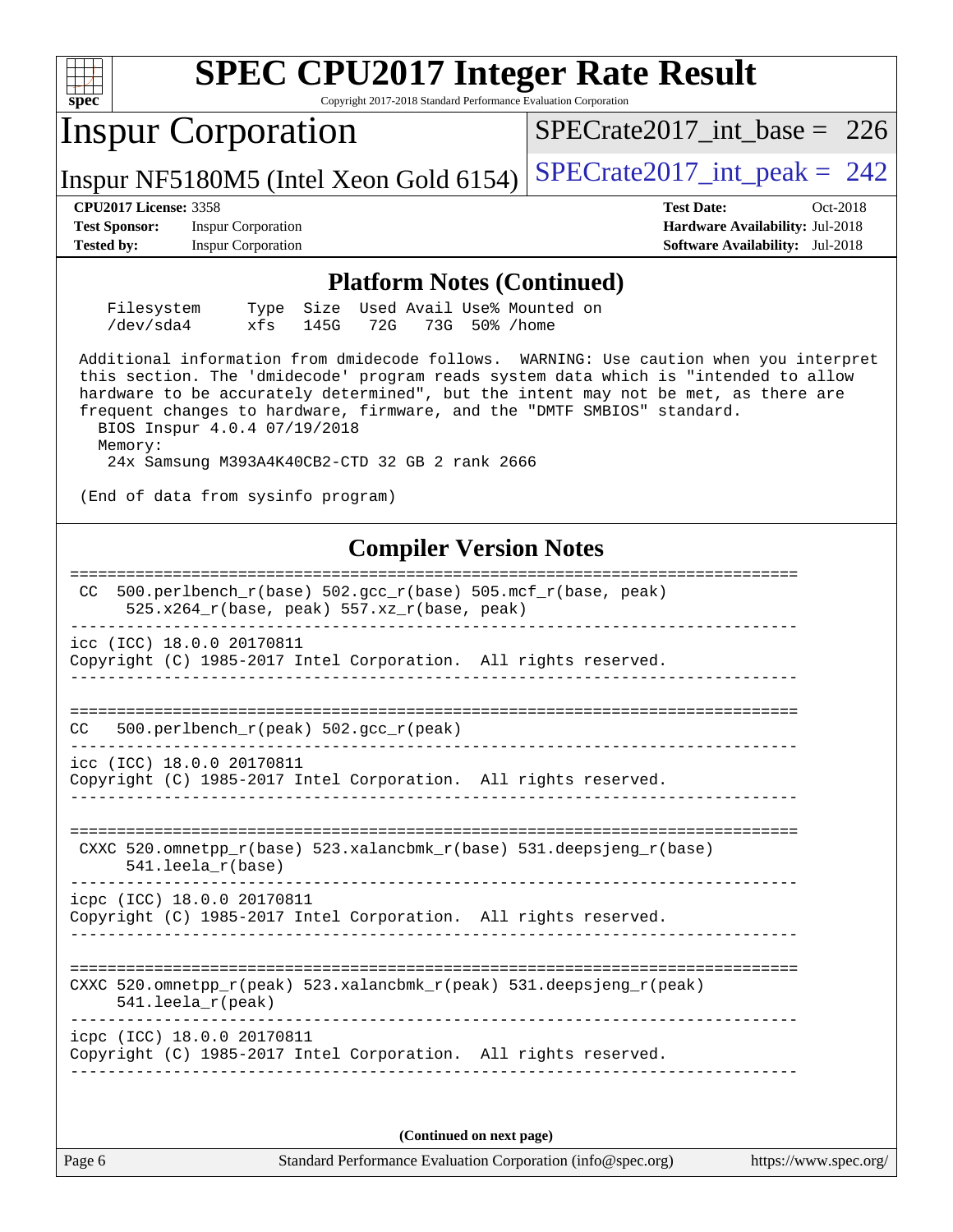

Copyright 2017-2018 Standard Performance Evaluation Corporation

## Inspur Corporation

[SPECrate2017\\_int\\_base =](http://www.spec.org/auto/cpu2017/Docs/result-fields.html#SPECrate2017intbase) 226

Inspur NF5180M5 (Intel Xeon Gold 6154)  $SPECrate2017\_int\_peak = 242$ 

**[Test Sponsor:](http://www.spec.org/auto/cpu2017/Docs/result-fields.html#TestSponsor)** Inspur Corporation **[Hardware Availability:](http://www.spec.org/auto/cpu2017/Docs/result-fields.html#HardwareAvailability)** Jul-2018 **[Tested by:](http://www.spec.org/auto/cpu2017/Docs/result-fields.html#Testedby)** Inspur Corporation **[Software Availability:](http://www.spec.org/auto/cpu2017/Docs/result-fields.html#SoftwareAvailability)** Jul-2018

**[CPU2017 License:](http://www.spec.org/auto/cpu2017/Docs/result-fields.html#CPU2017License)** 3358 **[Test Date:](http://www.spec.org/auto/cpu2017/Docs/result-fields.html#TestDate)** Oct-2018

#### **[Compiler Version Notes \(Continued\)](http://www.spec.org/auto/cpu2017/Docs/result-fields.html#CompilerVersionNotes)**

============================================================================== FC 548.exchange2\_r(base, peak)

------------------------------------------------------------------------------

ifort (IFORT) 18.0.0 20170811

Copyright (C) 1985-2017 Intel Corporation. All rights reserved.

------------------------------------------------------------------------------

## **[Base Compiler Invocation](http://www.spec.org/auto/cpu2017/Docs/result-fields.html#BaseCompilerInvocation)**

[C benchmarks](http://www.spec.org/auto/cpu2017/Docs/result-fields.html#Cbenchmarks):

[icc](http://www.spec.org/cpu2017/results/res2018q4/cpu2017-20181105-09480.flags.html#user_CCbase_intel_icc_18.0_66fc1ee009f7361af1fbd72ca7dcefbb700085f36577c54f309893dd4ec40d12360134090235512931783d35fd58c0460139e722d5067c5574d8eaf2b3e37e92)

[C++ benchmarks:](http://www.spec.org/auto/cpu2017/Docs/result-fields.html#CXXbenchmarks) [icpc](http://www.spec.org/cpu2017/results/res2018q4/cpu2017-20181105-09480.flags.html#user_CXXbase_intel_icpc_18.0_c510b6838c7f56d33e37e94d029a35b4a7bccf4766a728ee175e80a419847e808290a9b78be685c44ab727ea267ec2f070ec5dc83b407c0218cded6866a35d07)

[Fortran benchmarks](http://www.spec.org/auto/cpu2017/Docs/result-fields.html#Fortranbenchmarks): [ifort](http://www.spec.org/cpu2017/results/res2018q4/cpu2017-20181105-09480.flags.html#user_FCbase_intel_ifort_18.0_8111460550e3ca792625aed983ce982f94888b8b503583aa7ba2b8303487b4d8a21a13e7191a45c5fd58ff318f48f9492884d4413fa793fd88dd292cad7027ca)

## **[Base Portability Flags](http://www.spec.org/auto/cpu2017/Docs/result-fields.html#BasePortabilityFlags)**

 500.perlbench\_r: [-DSPEC\\_LP64](http://www.spec.org/cpu2017/results/res2018q4/cpu2017-20181105-09480.flags.html#b500.perlbench_r_basePORTABILITY_DSPEC_LP64) [-DSPEC\\_LINUX\\_X64](http://www.spec.org/cpu2017/results/res2018q4/cpu2017-20181105-09480.flags.html#b500.perlbench_r_baseCPORTABILITY_DSPEC_LINUX_X64) 502.gcc\_r: [-DSPEC\\_LP64](http://www.spec.org/cpu2017/results/res2018q4/cpu2017-20181105-09480.flags.html#suite_basePORTABILITY502_gcc_r_DSPEC_LP64) 505.mcf\_r: [-DSPEC\\_LP64](http://www.spec.org/cpu2017/results/res2018q4/cpu2017-20181105-09480.flags.html#suite_basePORTABILITY505_mcf_r_DSPEC_LP64) 520.omnetpp\_r: [-DSPEC\\_LP64](http://www.spec.org/cpu2017/results/res2018q4/cpu2017-20181105-09480.flags.html#suite_basePORTABILITY520_omnetpp_r_DSPEC_LP64) 523.xalancbmk\_r: [-DSPEC\\_LP64](http://www.spec.org/cpu2017/results/res2018q4/cpu2017-20181105-09480.flags.html#suite_basePORTABILITY523_xalancbmk_r_DSPEC_LP64) [-DSPEC\\_LINUX](http://www.spec.org/cpu2017/results/res2018q4/cpu2017-20181105-09480.flags.html#b523.xalancbmk_r_baseCXXPORTABILITY_DSPEC_LINUX) 525.x264\_r: [-DSPEC\\_LP64](http://www.spec.org/cpu2017/results/res2018q4/cpu2017-20181105-09480.flags.html#suite_basePORTABILITY525_x264_r_DSPEC_LP64) 531.deepsjeng\_r: [-DSPEC\\_LP64](http://www.spec.org/cpu2017/results/res2018q4/cpu2017-20181105-09480.flags.html#suite_basePORTABILITY531_deepsjeng_r_DSPEC_LP64) 541.leela\_r: [-DSPEC\\_LP64](http://www.spec.org/cpu2017/results/res2018q4/cpu2017-20181105-09480.flags.html#suite_basePORTABILITY541_leela_r_DSPEC_LP64) 548.exchange2\_r: [-DSPEC\\_LP64](http://www.spec.org/cpu2017/results/res2018q4/cpu2017-20181105-09480.flags.html#suite_basePORTABILITY548_exchange2_r_DSPEC_LP64) 557.xz\_r: [-DSPEC\\_LP64](http://www.spec.org/cpu2017/results/res2018q4/cpu2017-20181105-09480.flags.html#suite_basePORTABILITY557_xz_r_DSPEC_LP64)

## **[Base Optimization Flags](http://www.spec.org/auto/cpu2017/Docs/result-fields.html#BaseOptimizationFlags)**

[C benchmarks](http://www.spec.org/auto/cpu2017/Docs/result-fields.html#Cbenchmarks):

[-Wl,-z,muldefs](http://www.spec.org/cpu2017/results/res2018q4/cpu2017-20181105-09480.flags.html#user_CCbase_link_force_multiple1_b4cbdb97b34bdee9ceefcfe54f4c8ea74255f0b02a4b23e853cdb0e18eb4525ac79b5a88067c842dd0ee6996c24547a27a4b99331201badda8798ef8a743f577) [-xCORE-AVX512](http://www.spec.org/cpu2017/results/res2018q4/cpu2017-20181105-09480.flags.html#user_CCbase_f-xCORE-AVX512) [-ipo](http://www.spec.org/cpu2017/results/res2018q4/cpu2017-20181105-09480.flags.html#user_CCbase_f-ipo) [-O3](http://www.spec.org/cpu2017/results/res2018q4/cpu2017-20181105-09480.flags.html#user_CCbase_f-O3) [-no-prec-div](http://www.spec.org/cpu2017/results/res2018q4/cpu2017-20181105-09480.flags.html#user_CCbase_f-no-prec-div) [-qopt-mem-layout-trans=3](http://www.spec.org/cpu2017/results/res2018q4/cpu2017-20181105-09480.flags.html#user_CCbase_f-qopt-mem-layout-trans_de80db37974c74b1f0e20d883f0b675c88c3b01e9d123adea9b28688d64333345fb62bc4a798493513fdb68f60282f9a726aa07f478b2f7113531aecce732043) [-L/usr/local/je5.0.1-64/lib](http://www.spec.org/cpu2017/results/res2018q4/cpu2017-20181105-09480.flags.html#user_CCbase_jemalloc_link_path64_4b10a636b7bce113509b17f3bd0d6226c5fb2346b9178c2d0232c14f04ab830f976640479e5c33dc2bcbbdad86ecfb6634cbbd4418746f06f368b512fced5394) [-ljemalloc](http://www.spec.org/cpu2017/results/res2018q4/cpu2017-20181105-09480.flags.html#user_CCbase_jemalloc_link_lib_d1249b907c500fa1c0672f44f562e3d0f79738ae9e3c4a9c376d49f265a04b9c99b167ecedbf6711b3085be911c67ff61f150a17b3472be731631ba4d0471706)

#### [C++ benchmarks:](http://www.spec.org/auto/cpu2017/Docs/result-fields.html#CXXbenchmarks)

```
-Wl,-z,muldefs -xCORE-AVX512 -ipo -O3 -no-prec-div
-qopt-mem-layout-trans=3 -L/usr/local/je5.0.1-64/lib -ljemalloc
```
**(Continued on next page)**

Page 7 Standard Performance Evaluation Corporation [\(info@spec.org\)](mailto:info@spec.org) <https://www.spec.org/>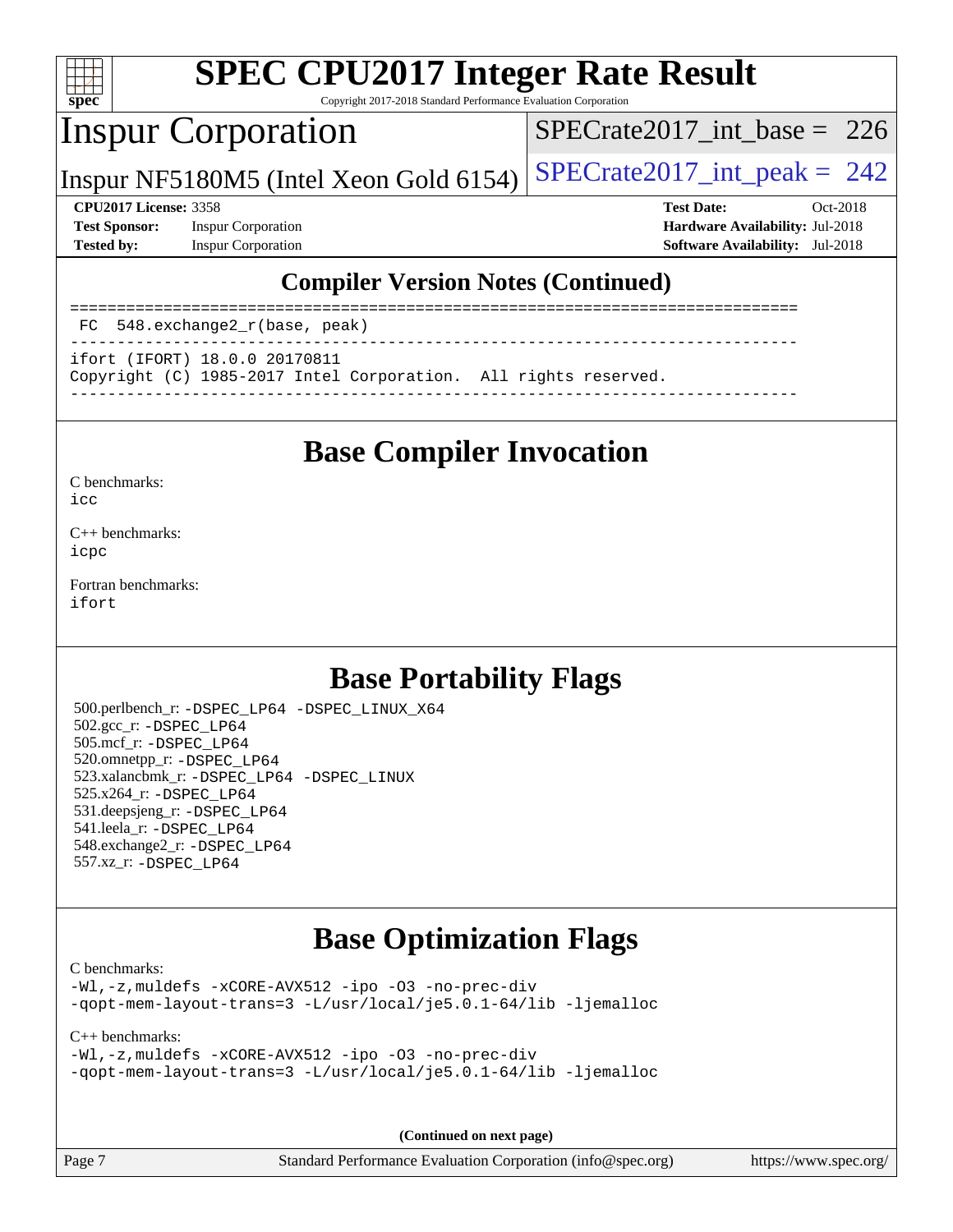

Copyright 2017-2018 Standard Performance Evaluation Corporation

## Inspur Corporation

[SPECrate2017\\_int\\_base =](http://www.spec.org/auto/cpu2017/Docs/result-fields.html#SPECrate2017intbase) 226

Inspur NF5180M5 (Intel Xeon Gold 6154)  $SPECrate2017\_int\_peak = 242$ 

**[Test Sponsor:](http://www.spec.org/auto/cpu2017/Docs/result-fields.html#TestSponsor)** Inspur Corporation **[Hardware Availability:](http://www.spec.org/auto/cpu2017/Docs/result-fields.html#HardwareAvailability)** Jul-2018 **[Tested by:](http://www.spec.org/auto/cpu2017/Docs/result-fields.html#Testedby)** Inspur Corporation **[Software Availability:](http://www.spec.org/auto/cpu2017/Docs/result-fields.html#SoftwareAvailability)** Jul-2018

**[CPU2017 License:](http://www.spec.org/auto/cpu2017/Docs/result-fields.html#CPU2017License)** 3358 **[Test Date:](http://www.spec.org/auto/cpu2017/Docs/result-fields.html#TestDate)** Oct-2018

## **[Base Optimization Flags \(Continued\)](http://www.spec.org/auto/cpu2017/Docs/result-fields.html#BaseOptimizationFlags)**

#### [Fortran benchmarks](http://www.spec.org/auto/cpu2017/Docs/result-fields.html#Fortranbenchmarks):

[-Wl,-z,muldefs](http://www.spec.org/cpu2017/results/res2018q4/cpu2017-20181105-09480.flags.html#user_FCbase_link_force_multiple1_b4cbdb97b34bdee9ceefcfe54f4c8ea74255f0b02a4b23e853cdb0e18eb4525ac79b5a88067c842dd0ee6996c24547a27a4b99331201badda8798ef8a743f577) [-xCORE-AVX512](http://www.spec.org/cpu2017/results/res2018q4/cpu2017-20181105-09480.flags.html#user_FCbase_f-xCORE-AVX512) [-ipo](http://www.spec.org/cpu2017/results/res2018q4/cpu2017-20181105-09480.flags.html#user_FCbase_f-ipo) [-O3](http://www.spec.org/cpu2017/results/res2018q4/cpu2017-20181105-09480.flags.html#user_FCbase_f-O3) [-no-prec-div](http://www.spec.org/cpu2017/results/res2018q4/cpu2017-20181105-09480.flags.html#user_FCbase_f-no-prec-div) [-qopt-mem-layout-trans=3](http://www.spec.org/cpu2017/results/res2018q4/cpu2017-20181105-09480.flags.html#user_FCbase_f-qopt-mem-layout-trans_de80db37974c74b1f0e20d883f0b675c88c3b01e9d123adea9b28688d64333345fb62bc4a798493513fdb68f60282f9a726aa07f478b2f7113531aecce732043) [-nostandard-realloc-lhs](http://www.spec.org/cpu2017/results/res2018q4/cpu2017-20181105-09480.flags.html#user_FCbase_f_2003_std_realloc_82b4557e90729c0f113870c07e44d33d6f5a304b4f63d4c15d2d0f1fab99f5daaed73bdb9275d9ae411527f28b936061aa8b9c8f2d63842963b95c9dd6426b8a) [-align array32byte](http://www.spec.org/cpu2017/results/res2018q4/cpu2017-20181105-09480.flags.html#user_FCbase_align_array32byte_b982fe038af199962ba9a80c053b8342c548c85b40b8e86eb3cc33dee0d7986a4af373ac2d51c3f7cf710a18d62fdce2948f201cd044323541f22fc0fffc51b6) [-L/usr/local/je5.0.1-64/lib](http://www.spec.org/cpu2017/results/res2018q4/cpu2017-20181105-09480.flags.html#user_FCbase_jemalloc_link_path64_4b10a636b7bce113509b17f3bd0d6226c5fb2346b9178c2d0232c14f04ab830f976640479e5c33dc2bcbbdad86ecfb6634cbbd4418746f06f368b512fced5394) [-ljemalloc](http://www.spec.org/cpu2017/results/res2018q4/cpu2017-20181105-09480.flags.html#user_FCbase_jemalloc_link_lib_d1249b907c500fa1c0672f44f562e3d0f79738ae9e3c4a9c376d49f265a04b9c99b167ecedbf6711b3085be911c67ff61f150a17b3472be731631ba4d0471706)

### **[Base Other Flags](http://www.spec.org/auto/cpu2017/Docs/result-fields.html#BaseOtherFlags)**

[C benchmarks](http://www.spec.org/auto/cpu2017/Docs/result-fields.html#Cbenchmarks):  $-m64 - std= c11$  $-m64 - std= c11$ 

[C++ benchmarks:](http://www.spec.org/auto/cpu2017/Docs/result-fields.html#CXXbenchmarks) [-m64](http://www.spec.org/cpu2017/results/res2018q4/cpu2017-20181105-09480.flags.html#user_CXXbase_intel_intel64_18.0_af43caccfc8ded86e7699f2159af6efc7655f51387b94da716254467f3c01020a5059329e2569e4053f409e7c9202a7efc638f7a6d1ffb3f52dea4a3e31d82ab)

[Fortran benchmarks](http://www.spec.org/auto/cpu2017/Docs/result-fields.html#Fortranbenchmarks): [-m64](http://www.spec.org/cpu2017/results/res2018q4/cpu2017-20181105-09480.flags.html#user_FCbase_intel_intel64_18.0_af43caccfc8ded86e7699f2159af6efc7655f51387b94da716254467f3c01020a5059329e2569e4053f409e7c9202a7efc638f7a6d1ffb3f52dea4a3e31d82ab)

### **[Peak Compiler Invocation](http://www.spec.org/auto/cpu2017/Docs/result-fields.html#PeakCompilerInvocation)**

[C benchmarks](http://www.spec.org/auto/cpu2017/Docs/result-fields.html#Cbenchmarks): [icc](http://www.spec.org/cpu2017/results/res2018q4/cpu2017-20181105-09480.flags.html#user_CCpeak_intel_icc_18.0_66fc1ee009f7361af1fbd72ca7dcefbb700085f36577c54f309893dd4ec40d12360134090235512931783d35fd58c0460139e722d5067c5574d8eaf2b3e37e92)

[C++ benchmarks:](http://www.spec.org/auto/cpu2017/Docs/result-fields.html#CXXbenchmarks) [icpc](http://www.spec.org/cpu2017/results/res2018q4/cpu2017-20181105-09480.flags.html#user_CXXpeak_intel_icpc_18.0_c510b6838c7f56d33e37e94d029a35b4a7bccf4766a728ee175e80a419847e808290a9b78be685c44ab727ea267ec2f070ec5dc83b407c0218cded6866a35d07)

[Fortran benchmarks](http://www.spec.org/auto/cpu2017/Docs/result-fields.html#Fortranbenchmarks): [ifort](http://www.spec.org/cpu2017/results/res2018q4/cpu2017-20181105-09480.flags.html#user_FCpeak_intel_ifort_18.0_8111460550e3ca792625aed983ce982f94888b8b503583aa7ba2b8303487b4d8a21a13e7191a45c5fd58ff318f48f9492884d4413fa793fd88dd292cad7027ca)

## **[Peak Portability Flags](http://www.spec.org/auto/cpu2017/Docs/result-fields.html#PeakPortabilityFlags)**

 500.perlbench\_r: [-DSPEC\\_LP64](http://www.spec.org/cpu2017/results/res2018q4/cpu2017-20181105-09480.flags.html#b500.perlbench_r_peakPORTABILITY_DSPEC_LP64) [-DSPEC\\_LINUX\\_X64](http://www.spec.org/cpu2017/results/res2018q4/cpu2017-20181105-09480.flags.html#b500.perlbench_r_peakCPORTABILITY_DSPEC_LINUX_X64) 502.gcc\_r: [-D\\_FILE\\_OFFSET\\_BITS=64](http://www.spec.org/cpu2017/results/res2018q4/cpu2017-20181105-09480.flags.html#user_peakPORTABILITY502_gcc_r_file_offset_bits_64_5ae949a99b284ddf4e95728d47cb0843d81b2eb0e18bdfe74bbf0f61d0b064f4bda2f10ea5eb90e1dcab0e84dbc592acfc5018bc955c18609f94ddb8d550002c) 505.mcf\_r: [-DSPEC\\_LP64](http://www.spec.org/cpu2017/results/res2018q4/cpu2017-20181105-09480.flags.html#suite_peakPORTABILITY505_mcf_r_DSPEC_LP64) 520.omnetpp\_r: [-DSPEC\\_LP64](http://www.spec.org/cpu2017/results/res2018q4/cpu2017-20181105-09480.flags.html#suite_peakPORTABILITY520_omnetpp_r_DSPEC_LP64) 523.xalancbmk\_r: [-D\\_FILE\\_OFFSET\\_BITS=64](http://www.spec.org/cpu2017/results/res2018q4/cpu2017-20181105-09480.flags.html#user_peakPORTABILITY523_xalancbmk_r_file_offset_bits_64_5ae949a99b284ddf4e95728d47cb0843d81b2eb0e18bdfe74bbf0f61d0b064f4bda2f10ea5eb90e1dcab0e84dbc592acfc5018bc955c18609f94ddb8d550002c) [-DSPEC\\_LINUX](http://www.spec.org/cpu2017/results/res2018q4/cpu2017-20181105-09480.flags.html#b523.xalancbmk_r_peakCXXPORTABILITY_DSPEC_LINUX) 525.x264\_r: [-DSPEC\\_LP64](http://www.spec.org/cpu2017/results/res2018q4/cpu2017-20181105-09480.flags.html#suite_peakPORTABILITY525_x264_r_DSPEC_LP64) 531.deepsjeng\_r: [-DSPEC\\_LP64](http://www.spec.org/cpu2017/results/res2018q4/cpu2017-20181105-09480.flags.html#suite_peakPORTABILITY531_deepsjeng_r_DSPEC_LP64) 541.leela\_r: [-DSPEC\\_LP64](http://www.spec.org/cpu2017/results/res2018q4/cpu2017-20181105-09480.flags.html#suite_peakPORTABILITY541_leela_r_DSPEC_LP64) 548.exchange2\_r: [-DSPEC\\_LP64](http://www.spec.org/cpu2017/results/res2018q4/cpu2017-20181105-09480.flags.html#suite_peakPORTABILITY548_exchange2_r_DSPEC_LP64) 557.xz\_r: [-DSPEC\\_LP64](http://www.spec.org/cpu2017/results/res2018q4/cpu2017-20181105-09480.flags.html#suite_peakPORTABILITY557_xz_r_DSPEC_LP64)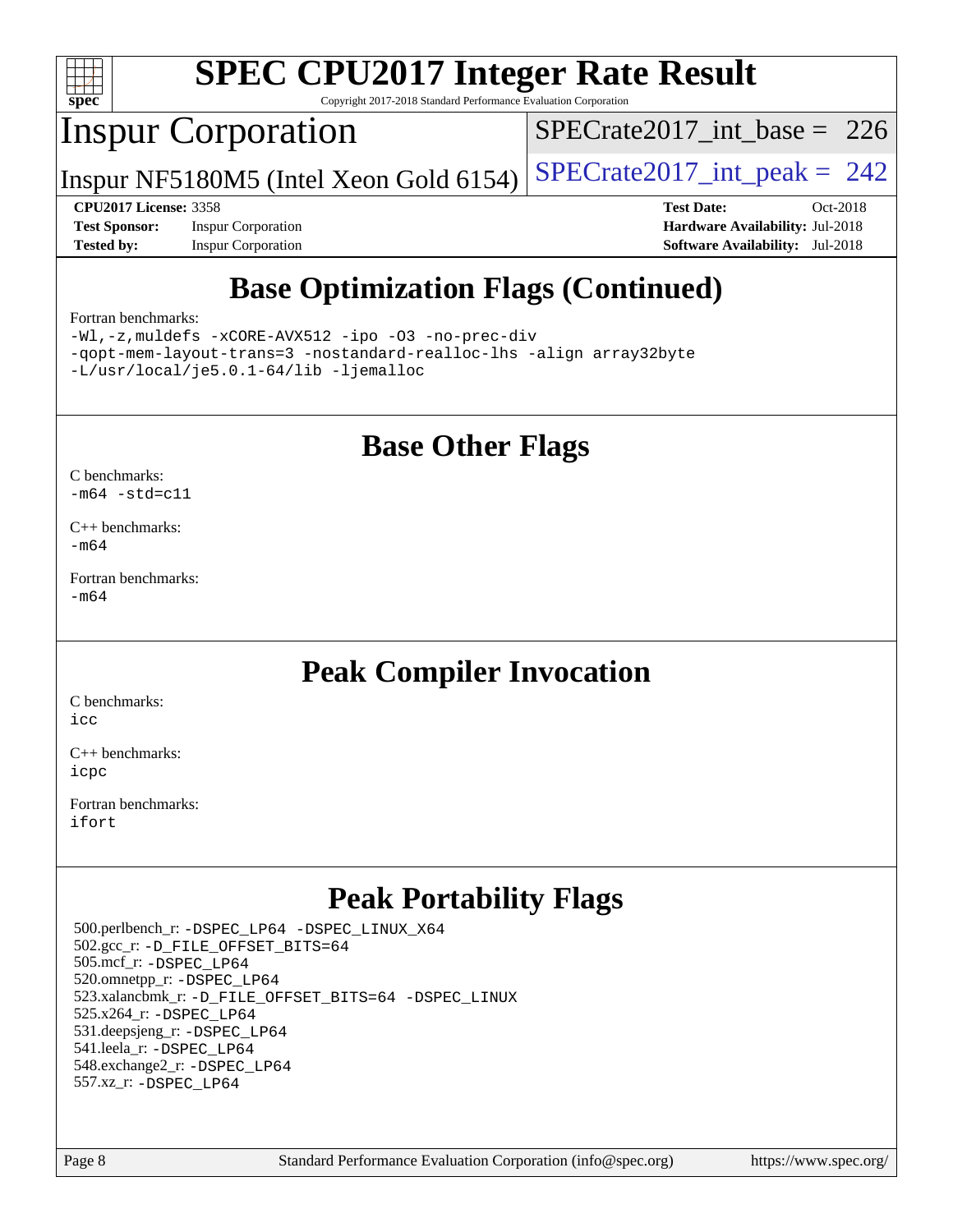

Copyright 2017-2018 Standard Performance Evaluation Corporation

## Inspur Corporation

 $SPECrate2017\_int\_base = 226$ 

Inspur NF5180M5 (Intel Xeon Gold 6154)  $SPECrate2017\_int\_peak = 242$ 

**[Test Sponsor:](http://www.spec.org/auto/cpu2017/Docs/result-fields.html#TestSponsor)** Inspur Corporation **[Hardware Availability:](http://www.spec.org/auto/cpu2017/Docs/result-fields.html#HardwareAvailability)** Jul-2018 **[Tested by:](http://www.spec.org/auto/cpu2017/Docs/result-fields.html#Testedby)** Inspur Corporation **[Software Availability:](http://www.spec.org/auto/cpu2017/Docs/result-fields.html#SoftwareAvailability)** Jul-2018

**[CPU2017 License:](http://www.spec.org/auto/cpu2017/Docs/result-fields.html#CPU2017License)** 3358 **[Test Date:](http://www.spec.org/auto/cpu2017/Docs/result-fields.html#TestDate)** Oct-2018

## **[Peak Optimization Flags](http://www.spec.org/auto/cpu2017/Docs/result-fields.html#PeakOptimizationFlags)**

```
C benchmarks:
```
 500.perlbench\_r: [-Wl,-z,muldefs](http://www.spec.org/cpu2017/results/res2018q4/cpu2017-20181105-09480.flags.html#user_peakEXTRA_LDFLAGS500_perlbench_r_link_force_multiple1_b4cbdb97b34bdee9ceefcfe54f4c8ea74255f0b02a4b23e853cdb0e18eb4525ac79b5a88067c842dd0ee6996c24547a27a4b99331201badda8798ef8a743f577) [-prof-gen](http://www.spec.org/cpu2017/results/res2018q4/cpu2017-20181105-09480.flags.html#user_peakPASS1_CFLAGSPASS1_LDFLAGS500_perlbench_r_prof_gen_5aa4926d6013ddb2a31985c654b3eb18169fc0c6952a63635c234f711e6e63dd76e94ad52365559451ec499a2cdb89e4dc58ba4c67ef54ca681ffbe1461d6b36)(pass 1) [-prof-use](http://www.spec.org/cpu2017/results/res2018q4/cpu2017-20181105-09480.flags.html#user_peakPASS2_CFLAGSPASS2_LDFLAGS500_perlbench_r_prof_use_1a21ceae95f36a2b53c25747139a6c16ca95bd9def2a207b4f0849963b97e94f5260e30a0c64f4bb623698870e679ca08317ef8150905d41bd88c6f78df73f19)(pass 2) [-ipo](http://www.spec.org/cpu2017/results/res2018q4/cpu2017-20181105-09480.flags.html#user_peakPASS1_COPTIMIZEPASS2_COPTIMIZE500_perlbench_r_f-ipo) [-xCORE-AVX512](http://www.spec.org/cpu2017/results/res2018q4/cpu2017-20181105-09480.flags.html#user_peakPASS2_COPTIMIZE500_perlbench_r_f-xCORE-AVX512) [-O3](http://www.spec.org/cpu2017/results/res2018q4/cpu2017-20181105-09480.flags.html#user_peakPASS1_COPTIMIZEPASS2_COPTIMIZE500_perlbench_r_f-O3) [-no-prec-div](http://www.spec.org/cpu2017/results/res2018q4/cpu2017-20181105-09480.flags.html#user_peakPASS1_COPTIMIZEPASS2_COPTIMIZE500_perlbench_r_f-no-prec-div) [-qopt-mem-layout-trans=3](http://www.spec.org/cpu2017/results/res2018q4/cpu2017-20181105-09480.flags.html#user_peakPASS1_COPTIMIZEPASS2_COPTIMIZE500_perlbench_r_f-qopt-mem-layout-trans_de80db37974c74b1f0e20d883f0b675c88c3b01e9d123adea9b28688d64333345fb62bc4a798493513fdb68f60282f9a726aa07f478b2f7113531aecce732043) [-fno-strict-overflow](http://www.spec.org/cpu2017/results/res2018q4/cpu2017-20181105-09480.flags.html#user_peakEXTRA_OPTIMIZE500_perlbench_r_f-fno-strict-overflow) [-L/usr/local/je5.0.1-64/lib](http://www.spec.org/cpu2017/results/res2018q4/cpu2017-20181105-09480.flags.html#user_peakEXTRA_LIBS500_perlbench_r_jemalloc_link_path64_4b10a636b7bce113509b17f3bd0d6226c5fb2346b9178c2d0232c14f04ab830f976640479e5c33dc2bcbbdad86ecfb6634cbbd4418746f06f368b512fced5394) [-ljemalloc](http://www.spec.org/cpu2017/results/res2018q4/cpu2017-20181105-09480.flags.html#user_peakEXTRA_LIBS500_perlbench_r_jemalloc_link_lib_d1249b907c500fa1c0672f44f562e3d0f79738ae9e3c4a9c376d49f265a04b9c99b167ecedbf6711b3085be911c67ff61f150a17b3472be731631ba4d0471706) 502.gcc\_r: [-L/opt/intel/compilers\\_and\\_libraries\\_2018/linux/lib/ia32](http://www.spec.org/cpu2017/results/res2018q4/cpu2017-20181105-09480.flags.html#user_peakCCLD502_gcc_r_Enable-32bit-runtime_af243bdb1d79e4c7a4f720bf8275e627de2ecd461de63307bc14cef0633fde3cd7bb2facb32dcc8be9566045fb55d40ce2b72b725f73827aa7833441b71b9343) [-Wl,-z,muldefs](http://www.spec.org/cpu2017/results/res2018q4/cpu2017-20181105-09480.flags.html#user_peakEXTRA_LDFLAGS502_gcc_r_link_force_multiple1_b4cbdb97b34bdee9ceefcfe54f4c8ea74255f0b02a4b23e853cdb0e18eb4525ac79b5a88067c842dd0ee6996c24547a27a4b99331201badda8798ef8a743f577) [-prof-gen](http://www.spec.org/cpu2017/results/res2018q4/cpu2017-20181105-09480.flags.html#user_peakPASS1_CFLAGSPASS1_LDFLAGS502_gcc_r_prof_gen_5aa4926d6013ddb2a31985c654b3eb18169fc0c6952a63635c234f711e6e63dd76e94ad52365559451ec499a2cdb89e4dc58ba4c67ef54ca681ffbe1461d6b36)(pass 1) [-prof-use](http://www.spec.org/cpu2017/results/res2018q4/cpu2017-20181105-09480.flags.html#user_peakPASS2_CFLAGSPASS2_LDFLAGS502_gcc_r_prof_use_1a21ceae95f36a2b53c25747139a6c16ca95bd9def2a207b4f0849963b97e94f5260e30a0c64f4bb623698870e679ca08317ef8150905d41bd88c6f78df73f19)(pass 2) [-ipo](http://www.spec.org/cpu2017/results/res2018q4/cpu2017-20181105-09480.flags.html#user_peakPASS1_COPTIMIZEPASS2_COPTIMIZE502_gcc_r_f-ipo) [-xCORE-AVX512](http://www.spec.org/cpu2017/results/res2018q4/cpu2017-20181105-09480.flags.html#user_peakPASS2_COPTIMIZE502_gcc_r_f-xCORE-AVX512) [-O3](http://www.spec.org/cpu2017/results/res2018q4/cpu2017-20181105-09480.flags.html#user_peakPASS1_COPTIMIZEPASS2_COPTIMIZE502_gcc_r_f-O3) [-no-prec-div](http://www.spec.org/cpu2017/results/res2018q4/cpu2017-20181105-09480.flags.html#user_peakPASS1_COPTIMIZEPASS2_COPTIMIZE502_gcc_r_f-no-prec-div) [-qopt-mem-layout-trans=3](http://www.spec.org/cpu2017/results/res2018q4/cpu2017-20181105-09480.flags.html#user_peakPASS1_COPTIMIZEPASS2_COPTIMIZE502_gcc_r_f-qopt-mem-layout-trans_de80db37974c74b1f0e20d883f0b675c88c3b01e9d123adea9b28688d64333345fb62bc4a798493513fdb68f60282f9a726aa07f478b2f7113531aecce732043) [-L/usr/local/je5.0.1-32/lib](http://www.spec.org/cpu2017/results/res2018q4/cpu2017-20181105-09480.flags.html#user_peakEXTRA_LIBS502_gcc_r_jemalloc_link_path32_e29f22e8e6c17053bbc6a0971f5a9c01a601a06bb1a59df2084b77a2fe0a2995b64fd4256feaeea39eeba3aae142e96e2b2b0a28974019c0c0c88139a84f900a) [-ljemalloc](http://www.spec.org/cpu2017/results/res2018q4/cpu2017-20181105-09480.flags.html#user_peakEXTRA_LIBS502_gcc_r_jemalloc_link_lib_d1249b907c500fa1c0672f44f562e3d0f79738ae9e3c4a9c376d49f265a04b9c99b167ecedbf6711b3085be911c67ff61f150a17b3472be731631ba4d0471706) 505.mcf\_r: [-Wl,-z,muldefs](http://www.spec.org/cpu2017/results/res2018q4/cpu2017-20181105-09480.flags.html#user_peakEXTRA_LDFLAGS505_mcf_r_link_force_multiple1_b4cbdb97b34bdee9ceefcfe54f4c8ea74255f0b02a4b23e853cdb0e18eb4525ac79b5a88067c842dd0ee6996c24547a27a4b99331201badda8798ef8a743f577) [-xCORE-AVX512](http://www.spec.org/cpu2017/results/res2018q4/cpu2017-20181105-09480.flags.html#user_peakCOPTIMIZE505_mcf_r_f-xCORE-AVX512) [-ipo](http://www.spec.org/cpu2017/results/res2018q4/cpu2017-20181105-09480.flags.html#user_peakCOPTIMIZE505_mcf_r_f-ipo) [-O3](http://www.spec.org/cpu2017/results/res2018q4/cpu2017-20181105-09480.flags.html#user_peakCOPTIMIZE505_mcf_r_f-O3) [-no-prec-div](http://www.spec.org/cpu2017/results/res2018q4/cpu2017-20181105-09480.flags.html#user_peakCOPTIMIZE505_mcf_r_f-no-prec-div) [-qopt-mem-layout-trans=3](http://www.spec.org/cpu2017/results/res2018q4/cpu2017-20181105-09480.flags.html#user_peakCOPTIMIZE505_mcf_r_f-qopt-mem-layout-trans_de80db37974c74b1f0e20d883f0b675c88c3b01e9d123adea9b28688d64333345fb62bc4a798493513fdb68f60282f9a726aa07f478b2f7113531aecce732043) [-L/usr/local/je5.0.1-64/lib](http://www.spec.org/cpu2017/results/res2018q4/cpu2017-20181105-09480.flags.html#user_peakEXTRA_LIBS505_mcf_r_jemalloc_link_path64_4b10a636b7bce113509b17f3bd0d6226c5fb2346b9178c2d0232c14f04ab830f976640479e5c33dc2bcbbdad86ecfb6634cbbd4418746f06f368b512fced5394) [-ljemalloc](http://www.spec.org/cpu2017/results/res2018q4/cpu2017-20181105-09480.flags.html#user_peakEXTRA_LIBS505_mcf_r_jemalloc_link_lib_d1249b907c500fa1c0672f44f562e3d0f79738ae9e3c4a9c376d49f265a04b9c99b167ecedbf6711b3085be911c67ff61f150a17b3472be731631ba4d0471706) 525.x264\_r: [-Wl,-z,muldefs](http://www.spec.org/cpu2017/results/res2018q4/cpu2017-20181105-09480.flags.html#user_peakEXTRA_LDFLAGS525_x264_r_link_force_multiple1_b4cbdb97b34bdee9ceefcfe54f4c8ea74255f0b02a4b23e853cdb0e18eb4525ac79b5a88067c842dd0ee6996c24547a27a4b99331201badda8798ef8a743f577) [-xCORE-AVX512](http://www.spec.org/cpu2017/results/res2018q4/cpu2017-20181105-09480.flags.html#user_peakCOPTIMIZE525_x264_r_f-xCORE-AVX512) [-ipo](http://www.spec.org/cpu2017/results/res2018q4/cpu2017-20181105-09480.flags.html#user_peakCOPTIMIZE525_x264_r_f-ipo) [-O3](http://www.spec.org/cpu2017/results/res2018q4/cpu2017-20181105-09480.flags.html#user_peakCOPTIMIZE525_x264_r_f-O3) [-no-prec-div](http://www.spec.org/cpu2017/results/res2018q4/cpu2017-20181105-09480.flags.html#user_peakCOPTIMIZE525_x264_r_f-no-prec-div) [-qopt-mem-layout-trans=3](http://www.spec.org/cpu2017/results/res2018q4/cpu2017-20181105-09480.flags.html#user_peakCOPTIMIZE525_x264_r_f-qopt-mem-layout-trans_de80db37974c74b1f0e20d883f0b675c88c3b01e9d123adea9b28688d64333345fb62bc4a798493513fdb68f60282f9a726aa07f478b2f7113531aecce732043) [-fno-alias](http://www.spec.org/cpu2017/results/res2018q4/cpu2017-20181105-09480.flags.html#user_peakEXTRA_OPTIMIZE525_x264_r_f-no-alias_77dbac10d91cbfe898fbf4a29d1b29b694089caa623bdd1baccc9957d4edbe8d106c0b357e2748a65b44fc9e83d78098bb898077f3fe92f9faf24f7bd4a07ed7) [-L/usr/local/je5.0.1-64/lib](http://www.spec.org/cpu2017/results/res2018q4/cpu2017-20181105-09480.flags.html#user_peakEXTRA_LIBS525_x264_r_jemalloc_link_path64_4b10a636b7bce113509b17f3bd0d6226c5fb2346b9178c2d0232c14f04ab830f976640479e5c33dc2bcbbdad86ecfb6634cbbd4418746f06f368b512fced5394) [-ljemalloc](http://www.spec.org/cpu2017/results/res2018q4/cpu2017-20181105-09480.flags.html#user_peakEXTRA_LIBS525_x264_r_jemalloc_link_lib_d1249b907c500fa1c0672f44f562e3d0f79738ae9e3c4a9c376d49f265a04b9c99b167ecedbf6711b3085be911c67ff61f150a17b3472be731631ba4d0471706) 557.xz\_r: Same as 505.mcf\_r [C++ benchmarks](http://www.spec.org/auto/cpu2017/Docs/result-fields.html#CXXbenchmarks): 520.omnetpp\_r: [-Wl,-z,muldefs](http://www.spec.org/cpu2017/results/res2018q4/cpu2017-20181105-09480.flags.html#user_peakEXTRA_LDFLAGS520_omnetpp_r_link_force_multiple1_b4cbdb97b34bdee9ceefcfe54f4c8ea74255f0b02a4b23e853cdb0e18eb4525ac79b5a88067c842dd0ee6996c24547a27a4b99331201badda8798ef8a743f577) [-prof-gen](http://www.spec.org/cpu2017/results/res2018q4/cpu2017-20181105-09480.flags.html#user_peakPASS1_CXXFLAGSPASS1_LDFLAGS520_omnetpp_r_prof_gen_5aa4926d6013ddb2a31985c654b3eb18169fc0c6952a63635c234f711e6e63dd76e94ad52365559451ec499a2cdb89e4dc58ba4c67ef54ca681ffbe1461d6b36)(pass 1) [-prof-use](http://www.spec.org/cpu2017/results/res2018q4/cpu2017-20181105-09480.flags.html#user_peakPASS2_CXXFLAGSPASS2_LDFLAGS520_omnetpp_r_prof_use_1a21ceae95f36a2b53c25747139a6c16ca95bd9def2a207b4f0849963b97e94f5260e30a0c64f4bb623698870e679ca08317ef8150905d41bd88c6f78df73f19)(pass 2) [-ipo](http://www.spec.org/cpu2017/results/res2018q4/cpu2017-20181105-09480.flags.html#user_peakPASS1_CXXOPTIMIZEPASS2_CXXOPTIMIZE520_omnetpp_r_f-ipo) [-xCORE-AVX512](http://www.spec.org/cpu2017/results/res2018q4/cpu2017-20181105-09480.flags.html#user_peakPASS2_CXXOPTIMIZE520_omnetpp_r_f-xCORE-AVX512) [-O3](http://www.spec.org/cpu2017/results/res2018q4/cpu2017-20181105-09480.flags.html#user_peakPASS1_CXXOPTIMIZEPASS2_CXXOPTIMIZE520_omnetpp_r_f-O3) [-no-prec-div](http://www.spec.org/cpu2017/results/res2018q4/cpu2017-20181105-09480.flags.html#user_peakPASS1_CXXOPTIMIZEPASS2_CXXOPTIMIZE520_omnetpp_r_f-no-prec-div) [-qopt-mem-layout-trans=3](http://www.spec.org/cpu2017/results/res2018q4/cpu2017-20181105-09480.flags.html#user_peakPASS1_CXXOPTIMIZEPASS2_CXXOPTIMIZE520_omnetpp_r_f-qopt-mem-layout-trans_de80db37974c74b1f0e20d883f0b675c88c3b01e9d123adea9b28688d64333345fb62bc4a798493513fdb68f60282f9a726aa07f478b2f7113531aecce732043) [-L/usr/local/je5.0.1-64/lib](http://www.spec.org/cpu2017/results/res2018q4/cpu2017-20181105-09480.flags.html#user_peakEXTRA_LIBS520_omnetpp_r_jemalloc_link_path64_4b10a636b7bce113509b17f3bd0d6226c5fb2346b9178c2d0232c14f04ab830f976640479e5c33dc2bcbbdad86ecfb6634cbbd4418746f06f368b512fced5394) [-ljemalloc](http://www.spec.org/cpu2017/results/res2018q4/cpu2017-20181105-09480.flags.html#user_peakEXTRA_LIBS520_omnetpp_r_jemalloc_link_lib_d1249b907c500fa1c0672f44f562e3d0f79738ae9e3c4a9c376d49f265a04b9c99b167ecedbf6711b3085be911c67ff61f150a17b3472be731631ba4d0471706) 523.xalancbmk\_r: [-L/opt/intel/compilers\\_and\\_libraries\\_2018/linux/lib/ia32](http://www.spec.org/cpu2017/results/res2018q4/cpu2017-20181105-09480.flags.html#user_peakCXXLD523_xalancbmk_r_Enable-32bit-runtime_af243bdb1d79e4c7a4f720bf8275e627de2ecd461de63307bc14cef0633fde3cd7bb2facb32dcc8be9566045fb55d40ce2b72b725f73827aa7833441b71b9343) [-Wl,-z,muldefs](http://www.spec.org/cpu2017/results/res2018q4/cpu2017-20181105-09480.flags.html#user_peakEXTRA_LDFLAGS523_xalancbmk_r_link_force_multiple1_b4cbdb97b34bdee9ceefcfe54f4c8ea74255f0b02a4b23e853cdb0e18eb4525ac79b5a88067c842dd0ee6996c24547a27a4b99331201badda8798ef8a743f577) [-prof-gen](http://www.spec.org/cpu2017/results/res2018q4/cpu2017-20181105-09480.flags.html#user_peakPASS1_CXXFLAGSPASS1_LDFLAGS523_xalancbmk_r_prof_gen_5aa4926d6013ddb2a31985c654b3eb18169fc0c6952a63635c234f711e6e63dd76e94ad52365559451ec499a2cdb89e4dc58ba4c67ef54ca681ffbe1461d6b36)(pass 1) [-prof-use](http://www.spec.org/cpu2017/results/res2018q4/cpu2017-20181105-09480.flags.html#user_peakPASS2_CXXFLAGSPASS2_LDFLAGS523_xalancbmk_r_prof_use_1a21ceae95f36a2b53c25747139a6c16ca95bd9def2a207b4f0849963b97e94f5260e30a0c64f4bb623698870e679ca08317ef8150905d41bd88c6f78df73f19)(pass 2) [-ipo](http://www.spec.org/cpu2017/results/res2018q4/cpu2017-20181105-09480.flags.html#user_peakPASS1_CXXOPTIMIZEPASS2_CXXOPTIMIZE523_xalancbmk_r_f-ipo) [-xCORE-AVX512](http://www.spec.org/cpu2017/results/res2018q4/cpu2017-20181105-09480.flags.html#user_peakPASS2_CXXOPTIMIZE523_xalancbmk_r_f-xCORE-AVX512) [-O3](http://www.spec.org/cpu2017/results/res2018q4/cpu2017-20181105-09480.flags.html#user_peakPASS1_CXXOPTIMIZEPASS2_CXXOPTIMIZE523_xalancbmk_r_f-O3) [-no-prec-div](http://www.spec.org/cpu2017/results/res2018q4/cpu2017-20181105-09480.flags.html#user_peakPASS1_CXXOPTIMIZEPASS2_CXXOPTIMIZE523_xalancbmk_r_f-no-prec-div) [-qopt-mem-layout-trans=3](http://www.spec.org/cpu2017/results/res2018q4/cpu2017-20181105-09480.flags.html#user_peakPASS1_CXXOPTIMIZEPASS2_CXXOPTIMIZE523_xalancbmk_r_f-qopt-mem-layout-trans_de80db37974c74b1f0e20d883f0b675c88c3b01e9d123adea9b28688d64333345fb62bc4a798493513fdb68f60282f9a726aa07f478b2f7113531aecce732043) [-L/usr/local/je5.0.1-32/lib](http://www.spec.org/cpu2017/results/res2018q4/cpu2017-20181105-09480.flags.html#user_peakEXTRA_LIBS523_xalancbmk_r_jemalloc_link_path32_e29f22e8e6c17053bbc6a0971f5a9c01a601a06bb1a59df2084b77a2fe0a2995b64fd4256feaeea39eeba3aae142e96e2b2b0a28974019c0c0c88139a84f900a) [-ljemalloc](http://www.spec.org/cpu2017/results/res2018q4/cpu2017-20181105-09480.flags.html#user_peakEXTRA_LIBS523_xalancbmk_r_jemalloc_link_lib_d1249b907c500fa1c0672f44f562e3d0f79738ae9e3c4a9c376d49f265a04b9c99b167ecedbf6711b3085be911c67ff61f150a17b3472be731631ba4d0471706) 531.deepsjeng\_r: Same as 520.omnetpp\_r 541.leela\_r: Same as 520.omnetpp\_r [Fortran benchmarks:](http://www.spec.org/auto/cpu2017/Docs/result-fields.html#Fortranbenchmarks) [-Wl,-z,muldefs](http://www.spec.org/cpu2017/results/res2018q4/cpu2017-20181105-09480.flags.html#user_FCpeak_link_force_multiple1_b4cbdb97b34bdee9ceefcfe54f4c8ea74255f0b02a4b23e853cdb0e18eb4525ac79b5a88067c842dd0ee6996c24547a27a4b99331201badda8798ef8a743f577) [-xCORE-AVX512](http://www.spec.org/cpu2017/results/res2018q4/cpu2017-20181105-09480.flags.html#user_FCpeak_f-xCORE-AVX512) [-ipo](http://www.spec.org/cpu2017/results/res2018q4/cpu2017-20181105-09480.flags.html#user_FCpeak_f-ipo) [-O3](http://www.spec.org/cpu2017/results/res2018q4/cpu2017-20181105-09480.flags.html#user_FCpeak_f-O3) [-no-prec-div](http://www.spec.org/cpu2017/results/res2018q4/cpu2017-20181105-09480.flags.html#user_FCpeak_f-no-prec-div) [-qopt-mem-layout-trans=3](http://www.spec.org/cpu2017/results/res2018q4/cpu2017-20181105-09480.flags.html#user_FCpeak_f-qopt-mem-layout-trans_de80db37974c74b1f0e20d883f0b675c88c3b01e9d123adea9b28688d64333345fb62bc4a798493513fdb68f60282f9a726aa07f478b2f7113531aecce732043) [-nostandard-realloc-lhs](http://www.spec.org/cpu2017/results/res2018q4/cpu2017-20181105-09480.flags.html#user_FCpeak_f_2003_std_realloc_82b4557e90729c0f113870c07e44d33d6f5a304b4f63d4c15d2d0f1fab99f5daaed73bdb9275d9ae411527f28b936061aa8b9c8f2d63842963b95c9dd6426b8a) [-align array32byte](http://www.spec.org/cpu2017/results/res2018q4/cpu2017-20181105-09480.flags.html#user_FCpeak_align_array32byte_b982fe038af199962ba9a80c053b8342c548c85b40b8e86eb3cc33dee0d7986a4af373ac2d51c3f7cf710a18d62fdce2948f201cd044323541f22fc0fffc51b6) [-L/usr/local/je5.0.1-64/lib](http://www.spec.org/cpu2017/results/res2018q4/cpu2017-20181105-09480.flags.html#user_FCpeak_jemalloc_link_path64_4b10a636b7bce113509b17f3bd0d6226c5fb2346b9178c2d0232c14f04ab830f976640479e5c33dc2bcbbdad86ecfb6634cbbd4418746f06f368b512fced5394) [-ljemalloc](http://www.spec.org/cpu2017/results/res2018q4/cpu2017-20181105-09480.flags.html#user_FCpeak_jemalloc_link_lib_d1249b907c500fa1c0672f44f562e3d0f79738ae9e3c4a9c376d49f265a04b9c99b167ecedbf6711b3085be911c67ff61f150a17b3472be731631ba4d0471706)